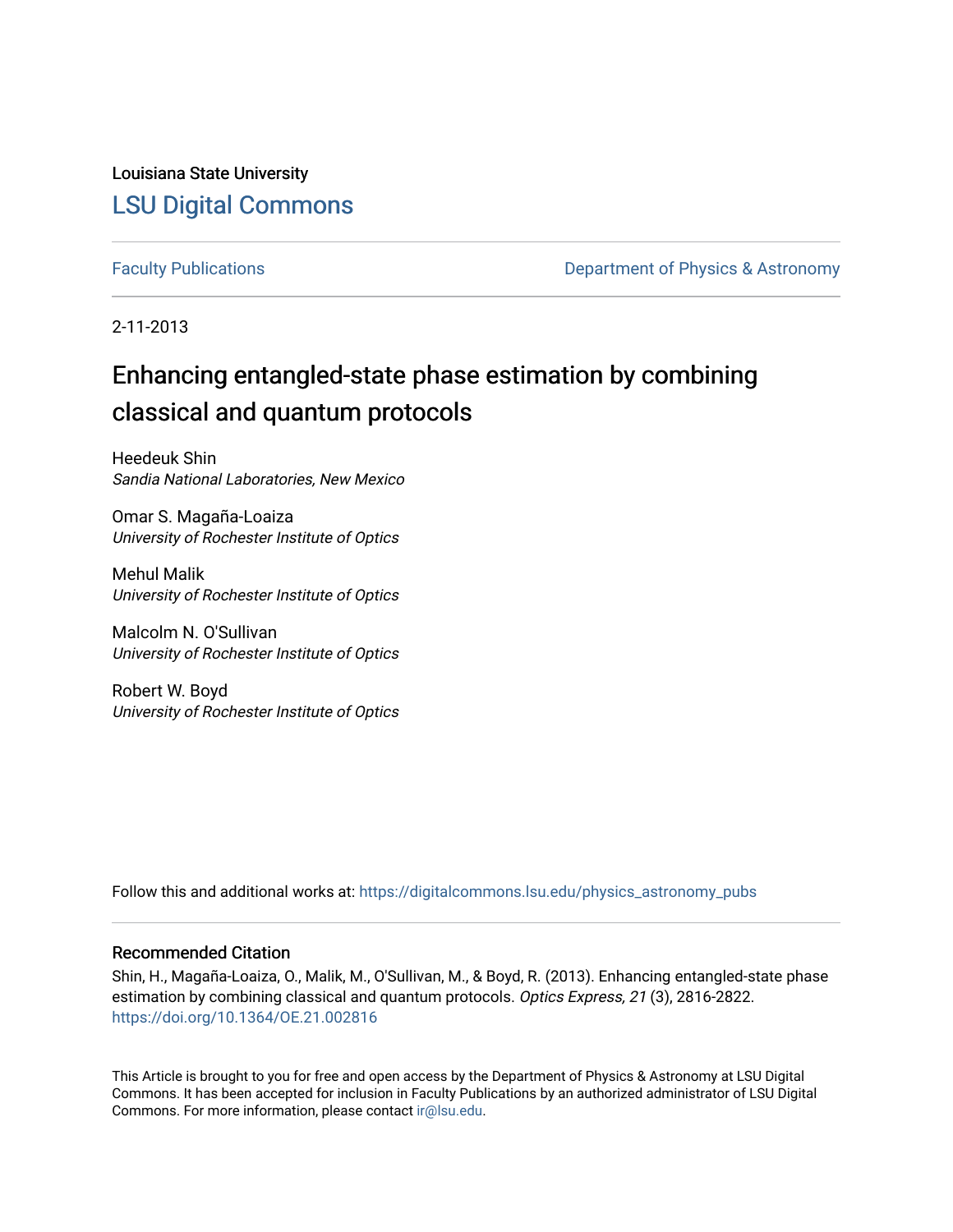# **Enhancing entangled-state phase estimation by combining classical and quantum protocols**

**Heedeuk Shin,**1*,*<sup>∗</sup> **Omar S. Magana-Loaiza, ˜** <sup>2</sup> **Mehul Malik,**<sup>2</sup> **Malcolm N. O'Sullivan,**<sup>2</sup> **and Robert W. Boyd**2*,*<sup>3</sup>

*Sandia National Laboratories, Albuquerque, New Mexico 87123 USA The Institute of Optics, University of Rochester, Rochester, New York 14627 USA Department of Physics, University of Ottawa, Ottawa, ON K1N 6N5 Canada* ∗*heedeuk.shin@gmail.com*

**Abstract:** Here we describe a laboratory procedure by which we have increased the resolution of a measurement of the position of an optical component by a factor of 16. The factor of 16 arises from a four-fold quantum enhancement through the use of an  $N = 4$  *NOON* state and a four-fold classical enhancement from a quadruple pass through a prism pair. The possibility of achieving supersensitivity using this method is discussed.

© 2013 Optical Society of America

**OCIS codes:** (120.5050) Phase measurement; (120.3180) Interferometry; (270.5585) Quantum information and processing; (120.3940) Metrology.

#### **References and links**

- 1. V. Giovannetti, S. Lloyd, and L. Maccone, "Advances in quantum metrology," Nat. Photonics **5**(4), 222–229 (2011).
- 2. A. N. Boto, P. Kok, D. S. Abrams, S. L. Braunstein, C. P. Williams, and J. P. Dowling, "Quantum interferometric optical lithography: exploiting entanglement to beat the diffraction limit," Phys. Rev. Lett. **85**(13), 2733–2736 (2000).
- 3. M. W. Mitchell, J. S. Lundeen, and A. M. Steinberg, "Super-resolving phase measurements with a multiphoton entangled state," Nature **429**(6988), 161–164 (2004).
- 4. P. Walther, J. Pan, M. Aspelmeyer, R. Ursin, S. Gasparoni, and A. Zeilinger, "de Broglie wavelength of a nonlocal four-photon state," Nature **429**(6988), 158–161 (2004).
- 5. T. Nagata, R. Okamoto, J. L. O'Brien, K. Sasaki, and S. Takeuchi, "Beating the standard quantum limit with four-entangled photons," Science **316**(5825), 726–729 (2007).
- 6. D. V. Korobkin and E. Yablonovitch, "Two-fold spatial resolution enhancement by two-photon exposure of photographic film," Opt. Eng. **41**, 1729–1732 (2002).
- 7. N. Thomas-Peter, B. Smith, A. Datta, L. Zhang, U. Dorner, and I. Walmsley, "Real-world quantum sensors: evaluating resources for precision measurement," Phys. Rev. Lett. **107**(11), 0113603 (2011).
- 8. G. M. Gehring, H. Shin, R. Boyd, C. M. Kim, and B. S. Ham, "Tunable optical time delay of quantum signals using a prism pair," Opt. Express **18**(18), 19156–19162 (2010).
- 9. B. C. Barish and R. Weiss, "LIGO and the detection of gravitational waves," Phys. Today **52**(10), 44–50 (1999).
- 10. F. Zernike, "Phase contrast, a new method for the microscopic observation of transparent objects," Physica **9**(7), 686–698 (1942).
- 11. F. Marquardt and S. Girvin, "Optomechanics," Physics **2**, 40 (2009).
- 12. B. L. Higgins, D. W. Berry, S. D. Bartlett, H. M. Wiseman, and G. J. Pryde, "Entanglement-free Heisenberglimited phase estimation," Nature **450**(7168), 393–396 (2007).
- 13. S. Braunstein and C. Caves, "Statistical distance and the geometry of quantum states," Phys. Rev. Lett. **72**(22), 3439–3443 (1994).
- 14. R. A. Fisher, "Theory of statistical estimation," Mathematical Proceedings of the Cambridge Philosophical Society **22**(05), 700–725 (1925).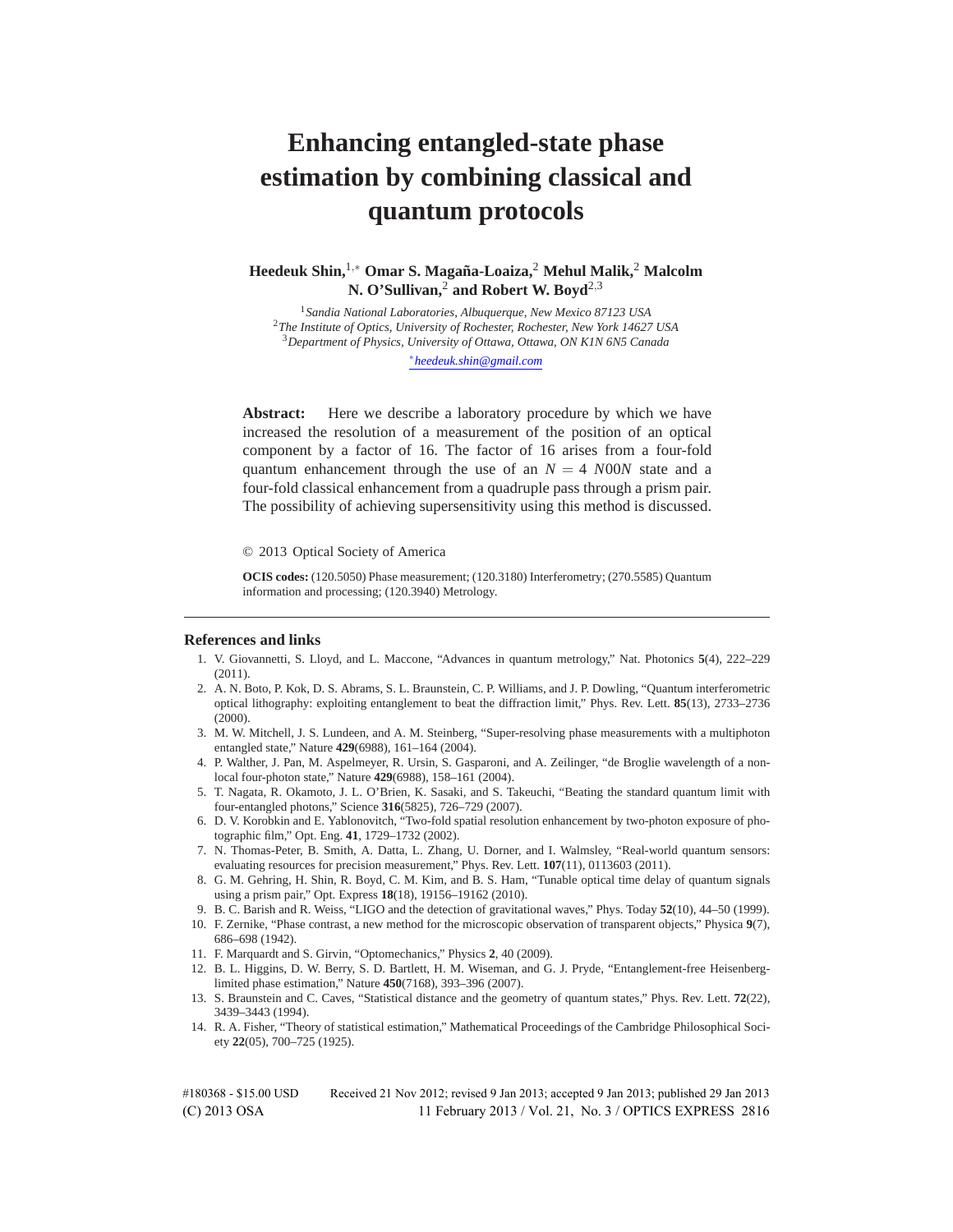- 15. K. J. Resch, K. L. Pregnell, R. Prevedel, A. Gilchrist, G. J. Pryde, J. L. O'Brien, and A. G. White, "Time-reversal and super-resolving phase measurements," Phys. Rev. Lett. **98**(22), 0223601 (2007).
- 16. R. Campos, B. Saleh, and M. Teich, "Quantum-mechanical lossless beam splitter: SU(2) symmetry and photon statistics," Phys. Rev. A **40**(3), 1371–1384 (1989).
- 17. H. Shin, K. W. C. Chan, H. J. Chang, and R. W. Boyd, "Quantum spatial superresolution by optical centroid measurements," Phys. Rev. Lett. **107**, 083603 (2011).
- 18. O. Steuernagel, "de Broglie wavelength reduction for a multiphoton wave packet," Phys. Rev. A **65**, 033820 (2002).
- 19. J. U. White, "Long optical paths of large aperture," J. Opt. Soc. Am. **32**(5), 285–288 (1942).

#### **1. Introduction**

The ability to accurately measure small variation of physical parameters with limited amount of resource has been of fundamental importance in classical interferometry and metrology. Unfortunately, quantum mechanics and the nature of classical light impose a well defined limit on the precision that can be achieved in such a measurement. This limit is known as the standard quantum limit (SQL). In the context of precision measurements of phase, this is represented by the phase uncertainty  $\Delta \phi_{SQL} = 1/\sqrt{n}$ , where *n* is the the mean number of photons involved in performing the measurement. It is possible to beat this classical limit by using nonclassical light, leading to a phenomenon known as supersensitivity [1]. However, the precision in the measurement of phase with nonclassical light is also fundamentally limited. This limit, commonly referred to as the Heisenberg limit, is given by  $\Delta \phi_{HL} = 1/n$ .

A wide variety of experiments have been proposed with the aim to overcome the SQL. Many of these experiments are based on the generation and detection of *N*00*N* states of light [2–5]. In spite of the their vulnerability to loss and difficult methods of generation and detection, *N*00*N* states have became a key resource for quantum interferometric lithography, quantum imaging and quantum metrology. Initially it was thought that the "superresolved" nature of interference patterns obtained beyond the Rayleigh diffraction limit was due to the quantum nature of *N*00*N* states. However, Korobkin *et. al.* soon demonstrated that superresolution can be achieved with classical light [6]. On the other hand, phase supersensitivity is only exhibited in the case of quantum interference.

Recently, Thomas-Peter *et. al.* showed that the phase measurement sensitivity in *N*00*N* state interference is strongly dependent on experimental imperfection [7]. The delicate nature of *N*00*N* states and real-world detector efficiencies makes the majority of the *N*-photon detection events lost. Further, non-unit fringe visibility decreases the measurement accuracy, and the visibility can be used to identify whether a superresolved interference pattern exhibits phase supersensitivity. In practice, this imperfection of system establishes experimental boundaries which make it essentially difficult to beat the SQL with *N*00*N* states.

In this paper, we show that the sensitivity of entangled-state phase estimation can be enhanced more by combining quantum and classical protocols. We demonstrate a novel experimental technique that allows us to increase the resolution of a phase measurement by a factor of 16. In order to achieve this, we combine a quantum interferometric method with multiple passes through a prism pair [8]. The quantum method gives us a four-fold enhancement of resolution through the use of an  $N = 4 N00N$  state. The *NOON* state undergoes four passes through a prism pair, which gives us an additional four-fold enhancement of resolution. In addition, the experimental data analysis shows that our phase measurement accuracy is also increased. The precision of our phase measurement strongly depends on the system loss, such as the absorption and reflection of optics as well as imperfect detection efficiency. We discuss the phase measurement precision achieved with our method and compare it with that obtained without. This method could find applications in phase variation measurements for the detection of gravitational waves [1, 9], in bio-imaging [10], and in nano-scale optomechanics [11].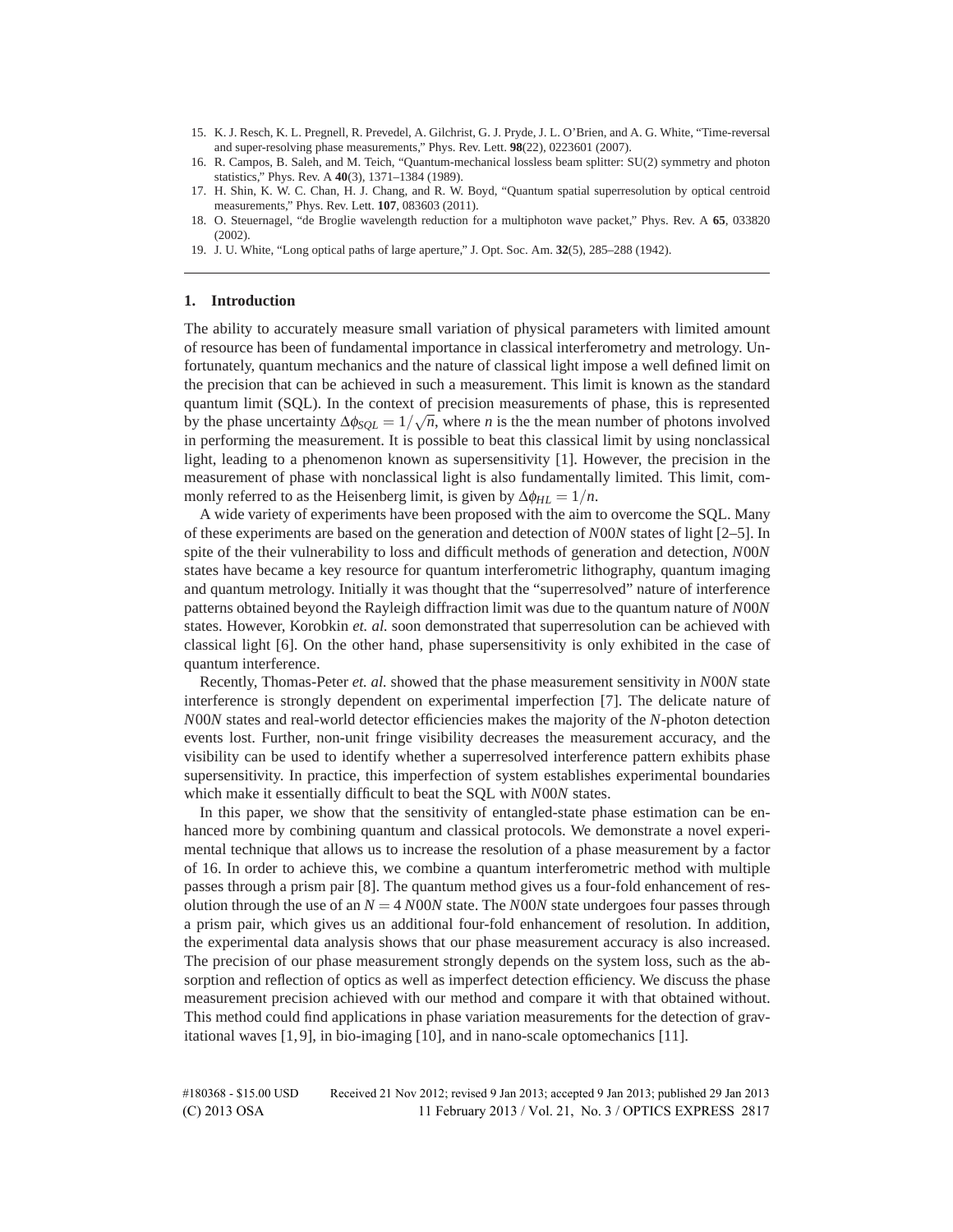#### **2. Theory**

We first describe the resolution enhancement that is achieved in a Mach-Zehnder interferometer through the use of *N*00*N* states. Assume a variable phase retarder is located in mode *A* of the interferometer. Each photon existing in this mode will experience a phase shift  $\phi$ . As the phase of the retarder is varied, a classical interference pattern is obtained in the output ports of the interferometer. The intensity of this pattern is modulated by one period for a phase shift of  $2\pi$ , and is described by the sinusoidal function  $\cos^2(\phi/2)$ .

When the *N*00*N* state  $(|N\rangle_A |0\rangle_B + |0\rangle_A |N\rangle_B)$  is input into the interferometer, the net phase acquired by the *N* photons results in the output state  $(e^{-iN\phi} |N\rangle_A |0\rangle_B + |0\rangle_A |N\rangle_B)$ . *N*-photon detection at the output of the interferometer gives an interference pattern described by the sinusoidal function  $\cos^2(N\phi/2)$  [2]. It is clear that the resolution of the resulting interference fringes is increased by a factor of *N*. This resolution enhancement can be mimicked by using classical protocol of multiple reflections. If we introduce multiple passes in the arm of the interferometer containing the variable phase retarder, a further enhancement of the resolution can be achieved [12]. When the photons pass *M* times through the same variable phase retarder, they will acquire a net phase of *M*φ. Furthermore, these quantum and classical protocols can be combined. If a *N*00*N* state is input into such an interferometer, the output state will have the form  $(e^{-iNM\phi}|N\rangle_A|0\rangle_B+|0\rangle_A|N\rangle_B)$ , and the interference pattern will be described by the function  $\cos^2(NM\phi/2)$  showing that the resolution is increased by a factor of NM, compared with that of single-pass classical-light interference.

In quantum mechanics, a variable phase retarder can be described by using the unitary operator  $U(\phi) = \exp(-i\phi H)$ , where *H* represents the phase transformation operator  $H = \hat{a}^\dagger \hat{a}$  [13]. Here,  $\hat{a}$  and  $\hat{a}^{\dagger}$  represent annihilation and creation operators respectively. The output state is then related to the input state by the equation  $\Psi(\phi) = U(\phi)\Psi(0)$ . In quantum estimation theory, the phase uncertainty  $\Delta\phi$  is related to the quantum Fisher information [14]  $F<sub>O</sub>(\phi)$  as  $\Delta \phi \geq 1/\sqrt{qF_Q(\phi)}$ , where *q* is the number of repeated measurements [13].

The quantum fisher information for a coherent state in an interferometer is related to the amplitude of the state as  $F_Q(\phi) = |\alpha_0|^2$ . This is equivalent to the average number of photons,  $\overline{n}$ . The uncertainty in phase for such a system is then given by the relation  $\Delta \phi \geq 1/\sqrt{\overline{q}\bar{n}}$ . For a coherent state in an interferometer with *M* multiple passes in one arm, the quantum fisher information is increased to  $F<sub>O</sub>(\phi) = M^2 \bar{n}$ , resulting in a lower bound for the uncertainty in phase  $\Delta \phi \geq 1/(M\sqrt{q\bar{n}})$ . This enhancement in sensitivity can be applied to a *NOON* state interferometer by adding *M* multiple passes in an interferometer arm, further lowering the phase uncertainty bound. The quantum fisher information for such a system is given by  $F_Q(\phi)=(NM)^2$ . This results in an even lower bound for the uncertainty in phase given by  $\Delta\phi_{(N,M)} \geq 1/(NM\sqrt{q})$ . Thus, we see that adding *M* multiple passes in a *N*00*N* state interferometer enhances the resolution and phase sensitivity of the system by a factor of *M*.

In reality, experimental imperfections such as system loss and non-unit detector efficiency have a strong effect on the phase sensitivity. Further, the non-unit visibility will linearly reduce the accuracy of the phase measurement  $[5, 15]$ . In addition, one must take into account the intrinsic *N*00*N* state generation efficiency, which is the ratio of the number of photons generated in a particular *N*00*N* state to the *N*-photon interference [5]. For  $N = 2$  *N00N* state, this efficiency is equal to one. However, for  $N > 2$  *N*00*N* states, the generation efficiency is reduced to lower than one [5, 16]. We elaborate on the generation efficiency of our  $N = 4$  *NOON* state in the next section. Taking these factors into account, our uncertainty in phase is now defined as

$$
\Delta\phi_{(N,M)} \ge 1/(NMV\sqrt{\eta_g \eta_{net} q})\tag{1}
$$

where *V* is the visibility of the interference pattern and  $\eta_g$  is the intrinsic *N*00*N* state generation efficiency.  $\eta_{net}$  is the net system efficiency and is given by  $\eta_{net} = (\eta_{sys} \eta_{pp}^M \eta_{det})^N$ . Here,  $\eta_{sys}$  is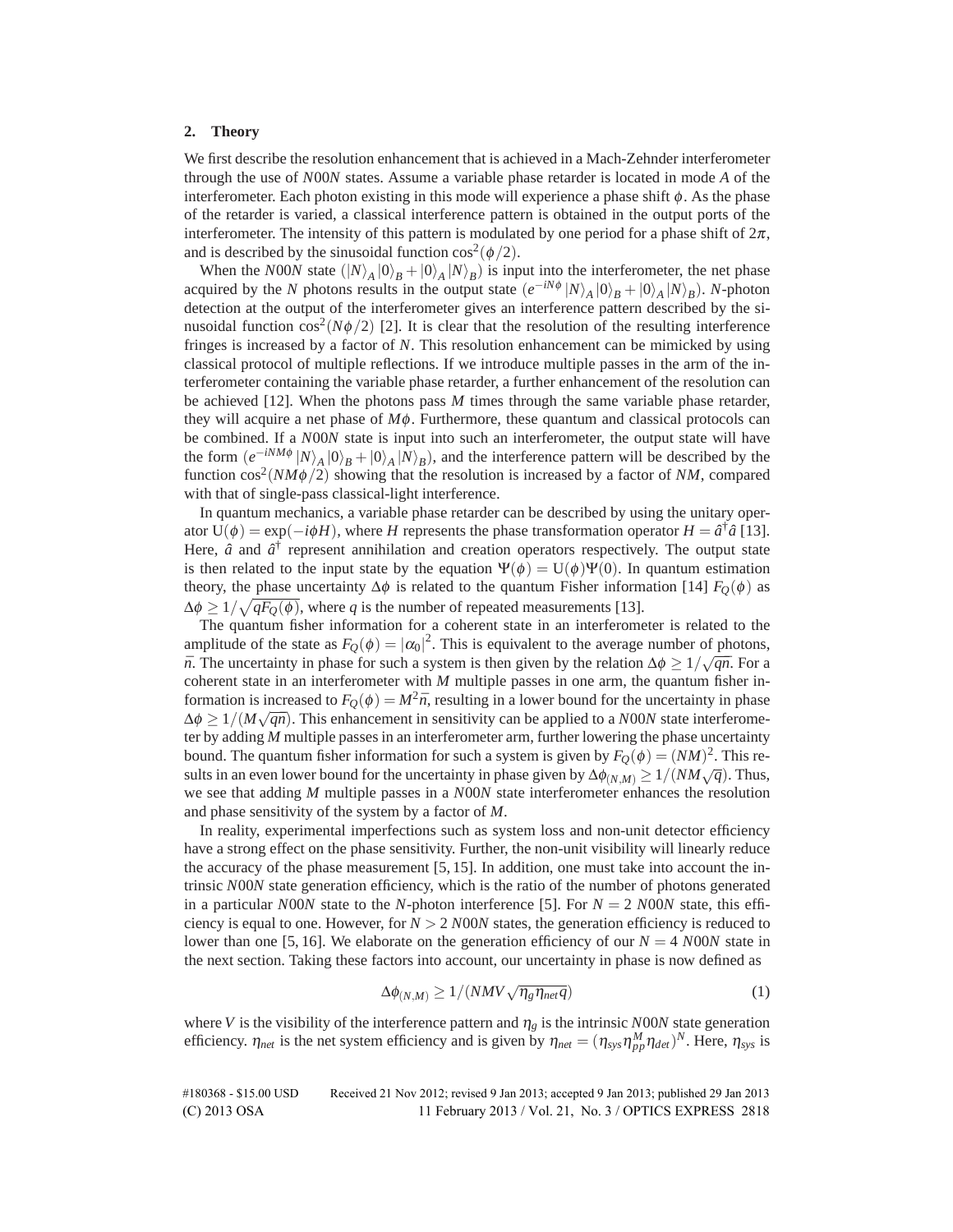

Fig. 1. (a) Schematic of the experimental setup. BS: non-polarizing beam splitter, IF: interference filter, PZT: Piezoelectric actuator, PP: prism pair, and APD: detector. Inset: The detailed prism pair alignment and the beam path for  $M = 2$  through the prism pair. d: the lateral displacement of two prisms, x: the longitudinal movement of a prism, and L: the hypotenuse length. (b) Simplified schematic of the setup, and the four-photon states at each stage I, II, and III.  $\phi$  is the phase difference between two paths, *A* and *B*.

the optical transmittance of the interferometer,  $\eta_{pp}$  is the single-pass transmittance of the prism pair, and  $\eta_{det}$  is the detector efficiency.

### **3. Experimental setup**

A proof-of-principle experiment was performed by using a Mach-Zehnder interferometer as shown in Fig. 1(a). Second harmonic Femto-second pump pulses at 400 nm were split into two paths *A* and *B* at a beam splitter (BS) and each beam was incident on a  $\beta$ -Barium Borate (BBO) crystal. Energy-time entangled photon pairs were randomly generated in each BBO crystal by the process of spontaneous parametric down conversion (SPDC) under type-I collinear phase matching conditions [17]. The pump power in both paths was adjusted to generate probabilistically equal numbers of photon pairs. The input state at stage I of Fig. 1(b) is a coherent pump-photon state, and the generated two-and four-photon number states in paths *A* and *B* after the interference filters (IF) are probabilistically given by

$$
|\Psi_2\rangle = \frac{1}{\sqrt{2}} (e^{i2\phi} |20\rangle_{AB} + |02\rangle_{AB})
$$
 (2)

$$
|\Psi_4\rangle = \frac{1}{2} (e^{i4\phi} |40\rangle_{AB} + |04\rangle_{AB}) + \frac{1}{\sqrt{2}} e^{i2\phi} |22\rangle_{AB}, \qquad (3)
$$

where  $\phi$  is the phase difference between two paths, *A* and *B*. Note that the two-photon *N*00*N* state has unit intrinsic efficiency, but that of the four-photon *N*00*N* state is 1/4 due to the unwanted  $|22\rangle_{AB}$  term in equation 3. The four-photon state at stage III in Fig. 1(b) has  $|13\rangle_{CD}$ state with the amplitude of  $i(1-e^{i4\phi})/4$  indicating that quantum interference cancels the contribution from  $|22\rangle_{AB}$  state to  $|13\rangle_{CD}$  state via post-selection [5, 18]. The beam splitters BS3:7 and BS5:5 and detectors APD3 and APD4 are additionally used for measuring post-selected four-photon events. The intrinsic efficiency of the four-photon *N*00*N* state in this paper can be enhanced by a factor of 1.5 by using the four-photon creation method described in Ref. [5]. A lens is located in each path to increase the collection efficiency of the photons. A prism pair (PP) with a piezo actuator (PZT) on one prism is located in path *A*. Another prism pair is placed in path *B* for the purpose of path-length matching. A triangular waveform voltage is applied to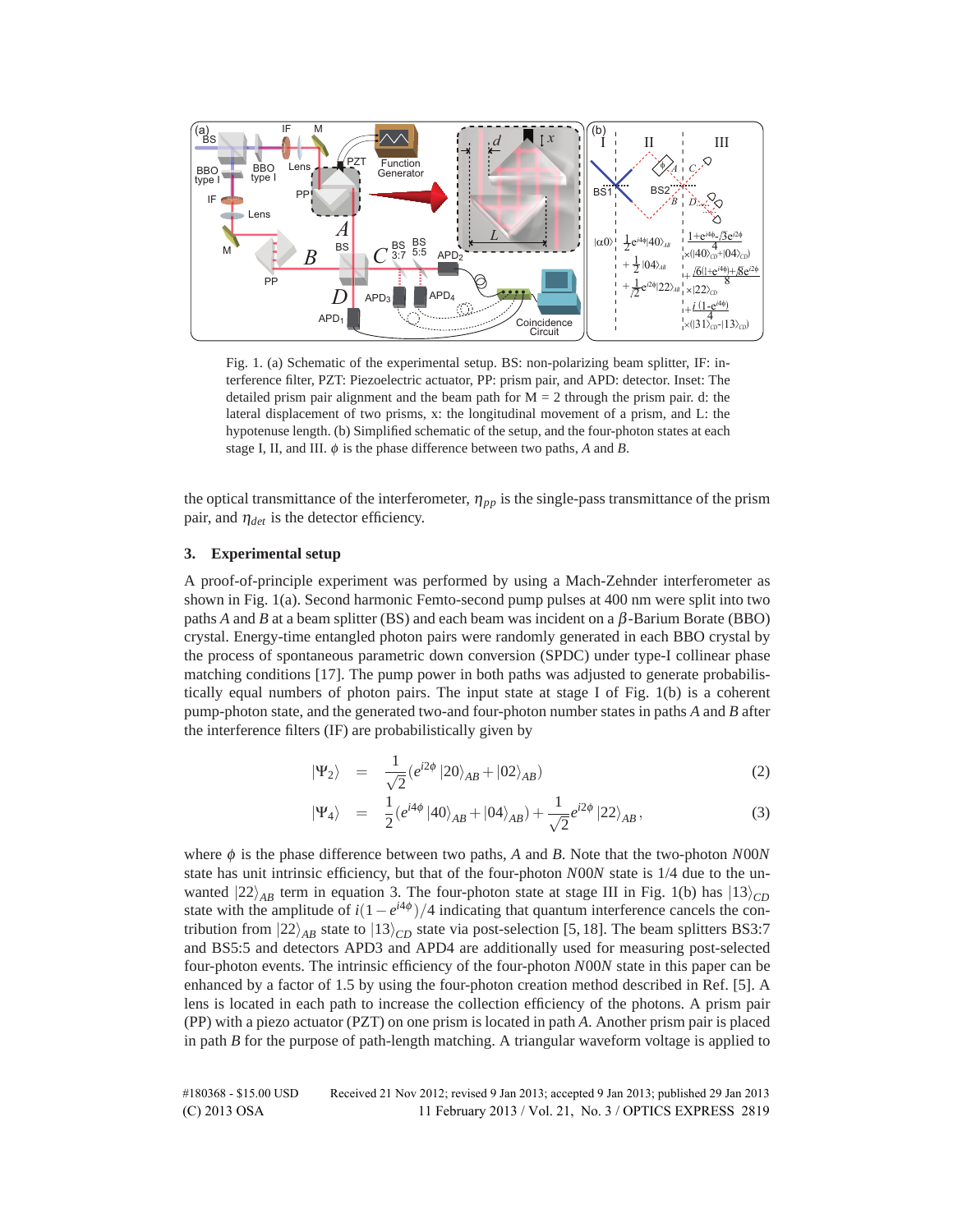the actuator with a repetition rate of 0.004 Hz. The prism on the piezo actuator moves by 400 nm for a voltage change of 4.8 V. Both beams are combined at the second beam splitter (BS), and the output from the beam splitter is measured by single-photon counting detectors (APDs) with a coincidence circuit. The coincidence circuit has a time windows of 7 ns for two-photon coincidences and 5.4 ns for four-photon coincidences. The integration times used for detecting single-, two- and four-photon coincidence counts were 0.2, 0.2, and 100 seconds, respectively.

The beam path inside the prism pair for  $M = 2$  passes is shown in the inset of Fig. 1. Photons entering through the hypotenuse of a right angle prism will undergo multiple reflections and exit the prism also through the hypotenuse in a direction parallel to the input path [8]. The number of reflections *M* through the prism pair is related to the hypotenuse length *L* and the displacement parameter *d* according to  $M = \text{round}(L/2d)$ . The prism pair has the practical advantage of relatively simple alignment when changing the number of passes *M* through the two prisms, as compared to two parallel/concave mirrors [12, 19].

#### **4. Experimental results**

Interference patterns obtained with our interferometer are shown in Fig. 2. Single-photon counts are plotted as a function of piezo voltage in Fig. 2(a). These show the interference pattern obtained by sending a strongly attenuated coherent state at 800 nm through the interferometer in Fig. 1 without multiple passes through the prism pairs  $(M = 1)$ . Figures 2(b)-2(c) show measured two-photon coincidence count rates as a function of piezo voltage. These exhibit interference patterns obtained with an  $N = 2$  *NOON* state for different numbers of multiple passes  $M = 2$  and 4 through the prism pairs. Figure 2(d) shows the measured four-photon interference pattern for  $M = 4$  multiple passes through the prism pair, and Fig. 2(e) is a zoomedin plot of Fig. 2(d). The resolution enhancement is apparent in Figs. 2(a)-2(d) and is clearly seen to be proportional to the product of the entangled photon number *N* and the number of multiple passes *M* through the prism pairs. Specifically, the four-photon interference pattern with a quadruple pass through the prism pair (Fig. 2(d)) exhibits a resolution enhancement by a factor of 16 compared with that of the single-photon interference pattern with single pass (*n*  $=M=1$ ). These superresolution results clearly show that the resolution of interference patterns can be enhanced by combining *N*00*N* state interferometry with a simple double prism setup.

Next, we analyze our data to determine the accuracy in phase measurement. A sinusoidal fit made to the data in Figs.  $2(a)-2(d)$  shows visibilities *V* of 85%, 70%, 65%, and 40%, respectively. Taking in account the efficiency of our single photon detectors ( $\eta_{det} = 0.62$ ) and the ratio between measured single and two-fold coincidence counts (6.3%), the net detection efficiency of our system  $\eta_{net}$  is estimated to be 0.25 for single photon detection assuming identical losses in both pathes. The transmission loss due to multiple passes through the prism pair is negligible due to the use of anti-reflection coatings on the prisms used. The minimum phase uncertainty (in radians) for a coherent state with no multiple pass through the prism pairs is then calculated to be  $\Delta \phi = 1/(V \sqrt{\eta_{net} \bar{n}q}) = 1/(0.85 \cdot \sqrt{0.25 \cdot 1}) = 2.35$ . In contrast, the minimum phase uncertainty for an  $N = 2$  *NOON* state with *M* passes through the prism pairs is given by Eq. (2) as  $\Delta\phi_{(N,M)} = 1/(NMV\sqrt{\eta_g \eta_{net} q})$ . Here,  $\eta_{net} = (0.25)^2 = 0.0625$ , as we are measuring two-photon events. The minimum phase uncertainty in Figs. 2(b)-2(c) is then calculated to be  $\Delta\phi_{(2,2)} = 1.4$  and  $\Delta\phi_{(2,4)} = 0.8$ .

For the  $N = 4$  *N*00*N* state, note that additional beam splitters BS3:7 & BS5:5 and detectors APD3 & APD4 are added in front of APD2 reducing the system efficiency of APD2, APD3, and APD4 by 1/3 when compared to that of APD1. Then the net system efficiency is very low  $(\eta_{net} = 0.25^4/3^3 = 0.000145)$ . This low net system efficiency as well as low visibility and non-unit intrinsic efficiency for the four-photon interference has a strong effect on the minimum phase uncertainty for the case shown in Fig. 2(d), which is calculated to be  $\Delta\phi_{(4,4)} = 26.0$ .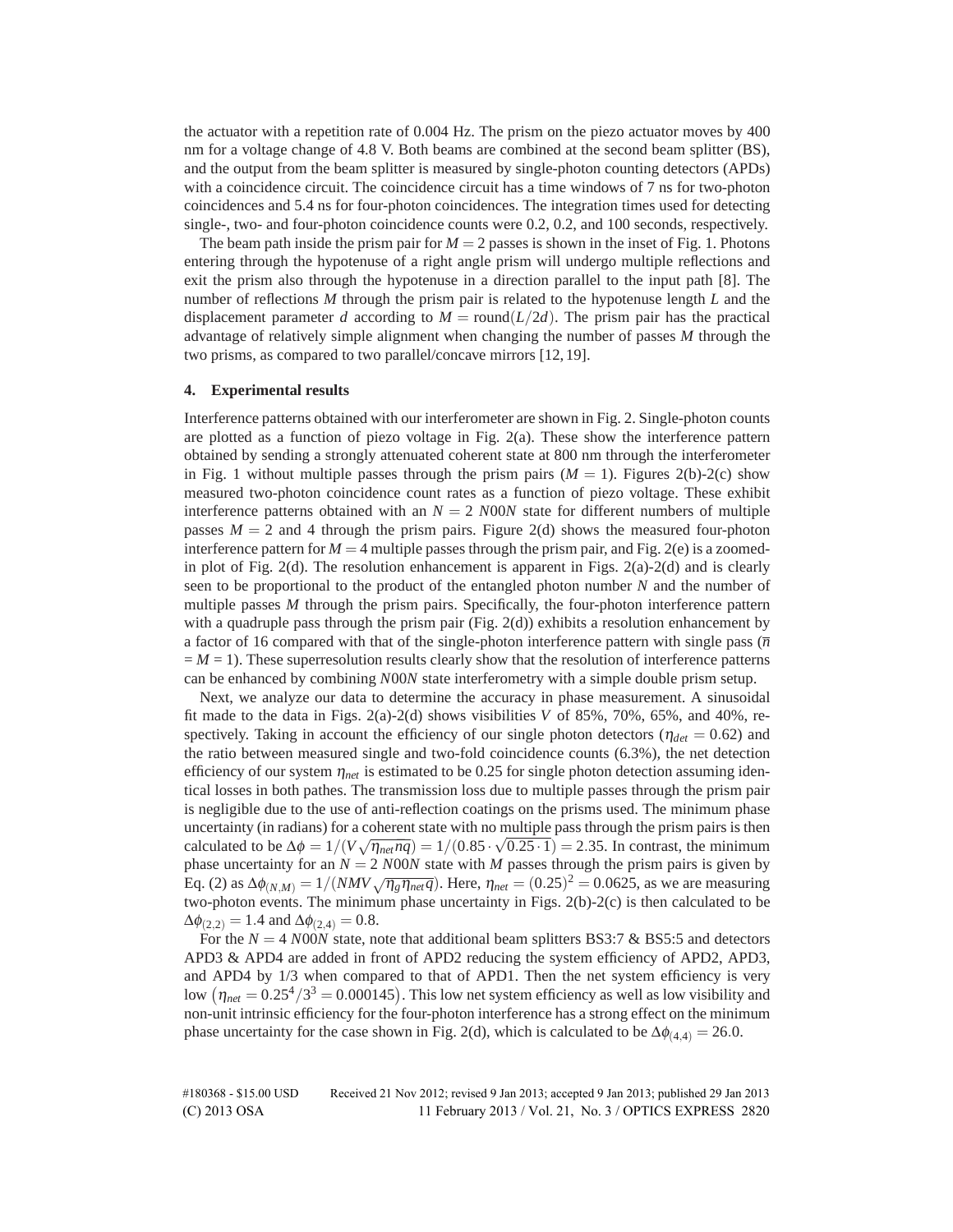

Fig. 2. Experimental data showing interference patterns obtained as a function of piezo voltage. (a) Single-photon count rates for a strongly attenuated coherent state at 800 nm without any passes through the prism pair  $(M = 1)$ . Two-photon count rates for the  $N = 2$ *N*00*N* state with (b)  $M = 2$  and (c)  $M = 4$  multiple passes through the prism pair. (d) Fourphoton count rates for the  $N = 4$  *N*00*N* state for  $M = 4$  multiple passes through the prism pair, and (e) the zoomed-in plot of the dashed box in (d). The interference patterns in (a)-(d) were performed under identical experimental conditions. The solid curves are theoretical fits to the data. Error bars show the standard deviation of counts ( $\pm\sqrt{counts}$ ).

From these results, it is clear that we are able to enhance the phase sensitivity of our interferometer by introducing multiple passes through a prism pair. Unfortunately, the non-unit detector  $\eta_{det}$  and system  $\eta_{sys}$  efficiencies significantly lower the accuracy in phase measurement as we go to a larger number of multiple-photon events *N*. The use of multiple passes in the interferometer arms can be used to ameliorate the effect of low detection efficiency on the phase sensitivity. This is seen clearly as we increase the number of multiple reflections in the  $N = 2$  *N*00*N* state interferometer from 2 to 4. The minimum phase sensitivity is lowered from 1.4 to 0.8 in this case. In principle, we could apply a similar tactic to the  $N = 4 N00N$  state interferometer to achieve high phase sensitivity in addition to superresolution.

### **5. Conclusions**

We have performed an experiment showing an enhancement in resolution and phase sensitivity of a quantum interferometric method with the simple addition of a prism pair. We achieve an interference pattern that displays a resolution enhancement by a factor of 16 when compared to a traditional Mach-Zehnder interferometer. The factor of 16 comes from a quantum enhancement of 4 through the use of an  $N = 4$  *NOON* state and a classical enhancement of 4 from a quadruple pass through a prism pair. Further, we are able to show that the addition of multiple passes in the arms of the interferometer leads to a more accurate phase measurement than without. However, we do not achieve phase supersensitivity due to the fact that the sensitivity in phase is strongly dependent on our net system efficiency [7]. This is severely limited by imperfect detectors, system transmission, and *N*00*N* state generation efficiency. In order to achieve phase supersensitivity, we would need to obtain unit fringe visibility and increase our net system efficiency to 0.707 for an  $N = 2$  *N*00*N* state. To achieve this criterion with an  $N = 4$ *N*00*N* state by our current experimental apparatus, we would need unit fringe visibility and a unit net system efficiency. We are working towards improving our interference visibility and net system efficiency for future experiments.